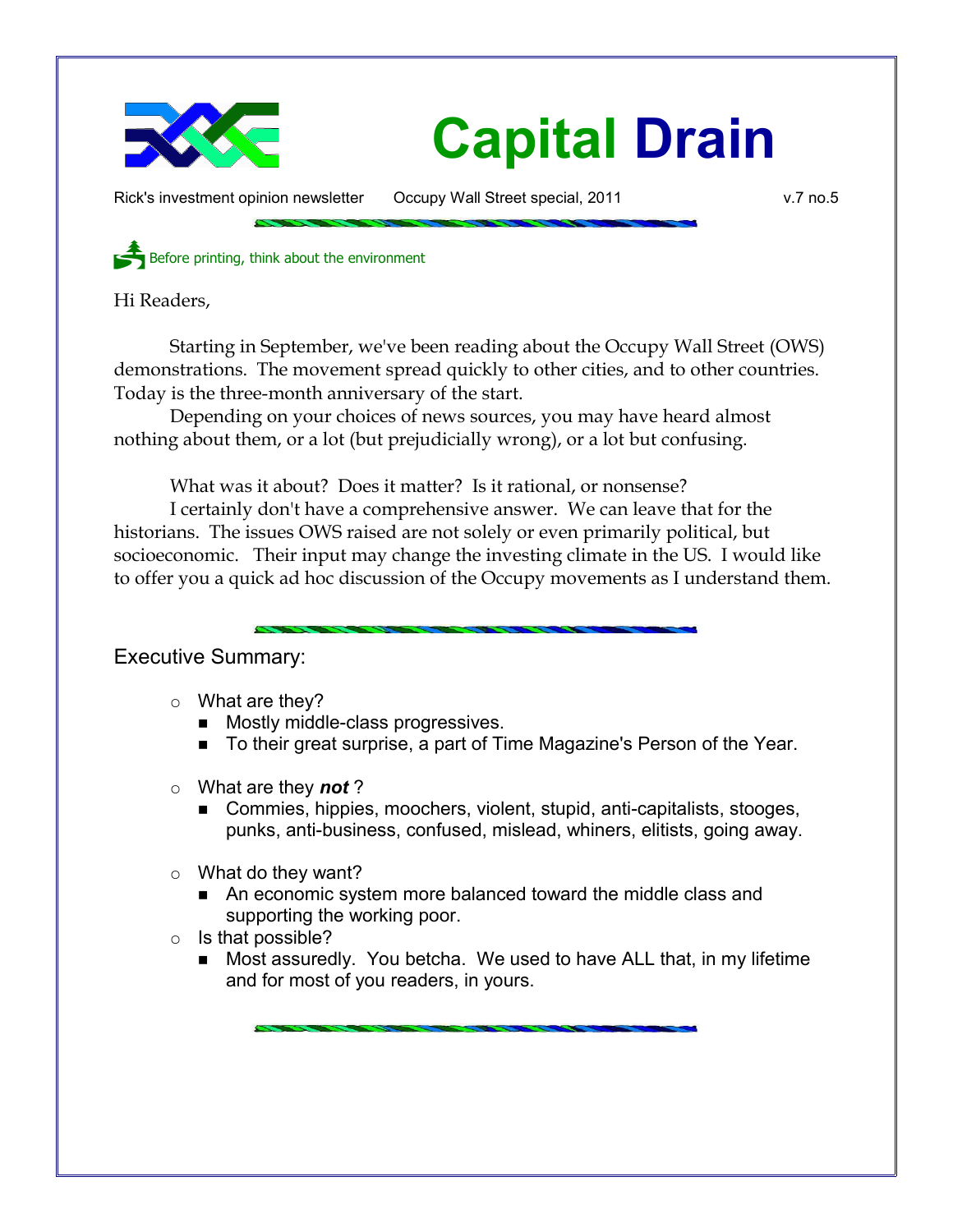## The Details:

Part of what made OWS noteworthy was the lack of designated leaders. It started with minimal organization, and became less centralized as it grew. One of the favorite comments of its detractors was "We don't know what they stand for or what they want."

"It is difficult to get a man to understand something, when his salary depends upon his not understanding it."

– Upton Sinclair



Not everyone is puzzled.

"All over the world, the protesters of 2011 share a belief that their countries' political systems and economies have grown dysfunctional and corrupt-- sham democracies rigged to favor the rich and powerful and prevent significant change. They are fervent small-d democrats. Two decades after the final failure and abandonment of communism, they believe they're experiencing the failure of hell-bent megascaled crony hypercapitalism and pine for some third way, a new social contract."[1](#page-1-0)

—Kurt Andersen, TIME Magazine

"...Wall Street wrecked the economy three years ago and nobody's held responsible for that. Not a single person's been indicted or convicted for destroying twenty percent of our national net worth accumulated over two centuries. They're upset about the fact that Wall Street has iron control over the economic policies of this country, and that one party is a wholly owned subsidiary of Wall Street, and the other party caters to them as well.

[They] think that we should not have 24 million people in this country who can't find a full time job, that we should not have 50 million people in this country who can't see a doctor when they're sick, that we shouldn't have 47 million people in this country who need government help to feed themselves, and we shouldn't have 15 million families who owe more on their mortgage than the value of their home."[2](#page-1-1)

-- former Florida Representative Alan Grayson

<span id="page-1-0"></span><sup>1</sup> Kurt Andersen, "The Protester," TIME Magazine, 14 Dec 2011, Time Inc., 14 Dec 2011 <http://www.time.com/time/specials/packages/article/0,28804,2101745\_2102132\_2102373,00.html>.

<span id="page-1-1"></span><sup>2</sup> "Real Time with Bill Maher", Home Box Office, 7 Oct 2011, Time Warner, 11 Dec 2011 <http://www.youtube.com/watch?v=mQnSu0DG3Oo>.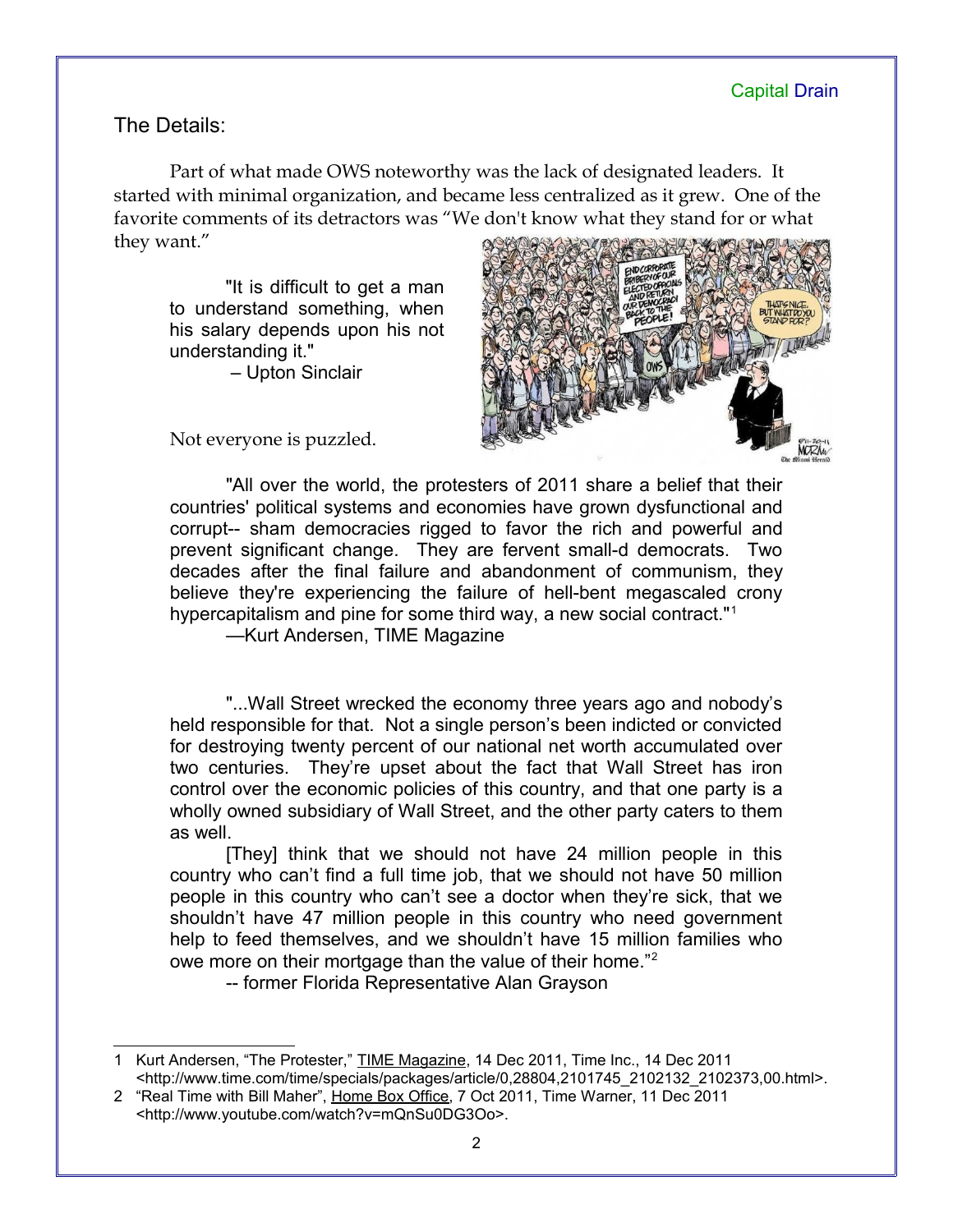What should we make of all that? Obviously, the recession puts everyone on edge. This is not a "fat, dumb, and happy" time for working people in the US, Europe, or anywhere.

As Congressman Grayson described, the government's response to the housing bubble and crash was a big factor. We can see that de-regulation of the financial industry has not produced a better outcome than the regulated era before it. Further, we saw that Congress is unable to bring itself to re-regulate in any meaningful way. The people are wondering, "Whose Congress is it, anyway?"

The Supreme Court may have supplied the answer, unwittingly. The ruling in Citizens United v. Federal Election Commission overturned a century of prior rulings to give corporations the same free speech rights as people. The Court had already, years ago, ruled that money was (effectively equivalent to) speech.



In a contest of money, the human citizens feel overpowered and under-represented.

Next, the Great Recession has made the citizens look at the division of the economic pie. "Trickle-down" has failed. A rising tide has not lifted all boats. The very rich are not creating jobs-- in America, anyway. Decreased taxes have not created prosperity, but have impoverished the nation's capacity for collective action through the government. We may assume that the Supply Siders were sincere. It's time for them to recognize that they were mistaken.

#### Uneven Distribution of Gains Contrasts with Earlier Era, When Growth Was Widely Shared



"The great enemy of the truth is very often not the lie-- deliberate, contrived and dishonest-- but the myth, persistent, persuasive and unrealistic. Belief in myths allows the comfort of opinion without the discomfort of thought" -- John F. Kennedy

"In the aughts, Republicans held more power for longer than at any time since the twenties, yet the result was the weakest and least broadly shared economic expansion since World War II, followed by an economic crash and prolonged slump."<sup>[3](#page-2-0)</sup>

<span id="page-2-0"></span>3 David Frum, "When Did the GOP Lose Touch With Reality?", New York Magazine, 20 Nov 2011, New York Media LLC, 11 Dec 2011 <http://nymag.com/news/politics/conservatives-david-frum-2011-11/>.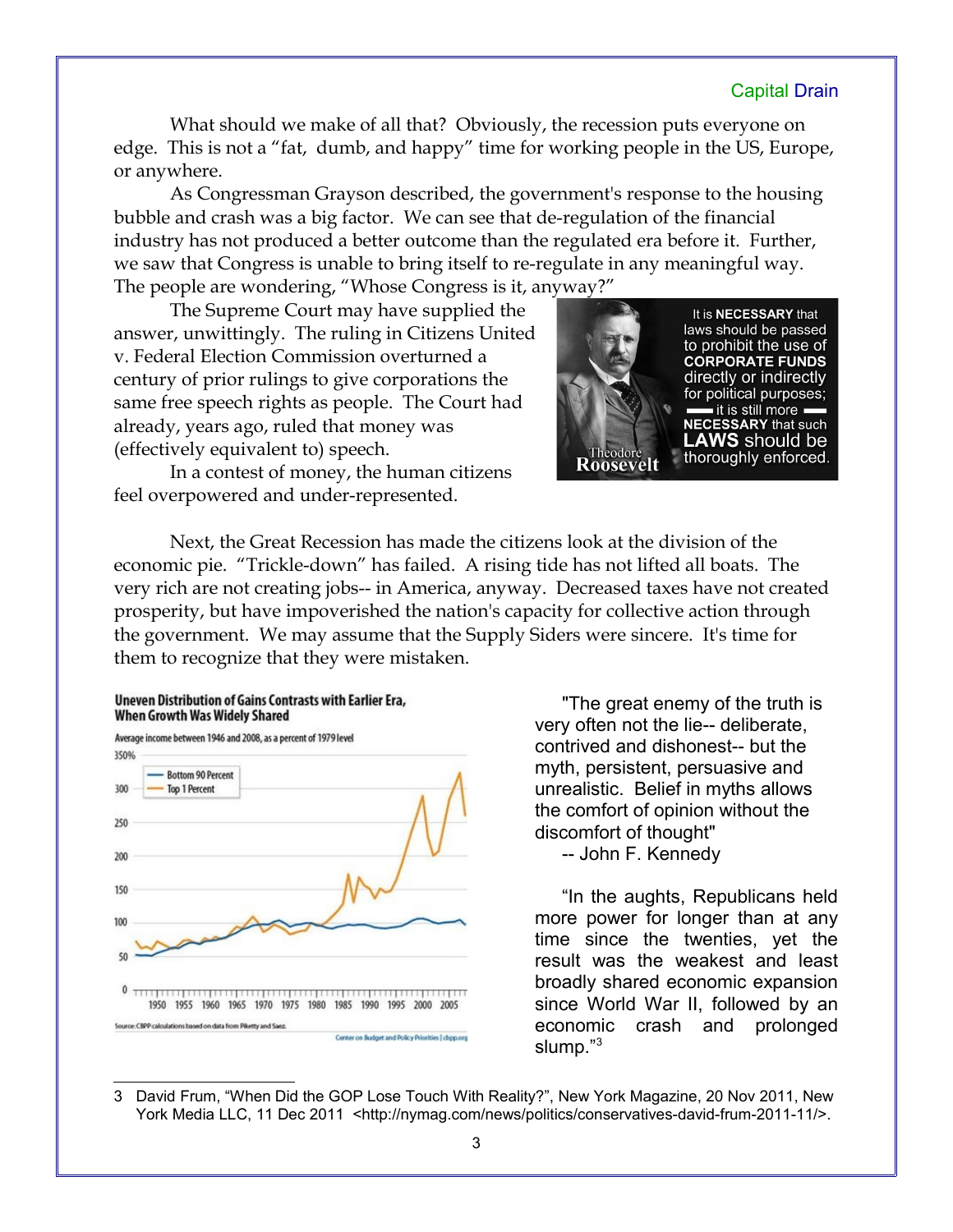Income inequality in the US is not simply a fact of nature. It used to be better, and specific laws have made it worse. Those laws can and should be reversed.



This is not a trivial question of envy or of "Class Warfare." The more equal division of the economic pie from the end of WWII to the first Reagan tax cuts created far more prosperity overall than the era that has followed.

The reason is simple enough: 2/3 of the economy is consumer spending, and consumers can only spend when they have money. Duh, right? Yet the consumers have been squeezed, and for a while used cash-out refinancing and other debt to keep up their accustomed living standards. Taking on debt for consumption is a bad idea, but all the talking heads and advertisers were recommending it, and people believed.

Meanwhile, the slice of the pie that went to the wealthiest very few-- not even 1% really, but a tenth or a hundredth of 1%-- went into savings and investments. This is where the "job creator"/"supply side" paradigm really fell apart.

The macroeconomic theoretical need for more investment (job creators) is only true when the economy is running full speed, if then. With all the bubbles we've seen, it is very difficult to argue that there's any shortage of investment capital. In particular, lower capital gains taxes encouraged saving/invest over consumption. The goal was never (publicly) to encourage investing over labor, yet that's what happened. Leaving more money in the pockets of workers could have boosted the economy more through the older, proven "demand side" economics.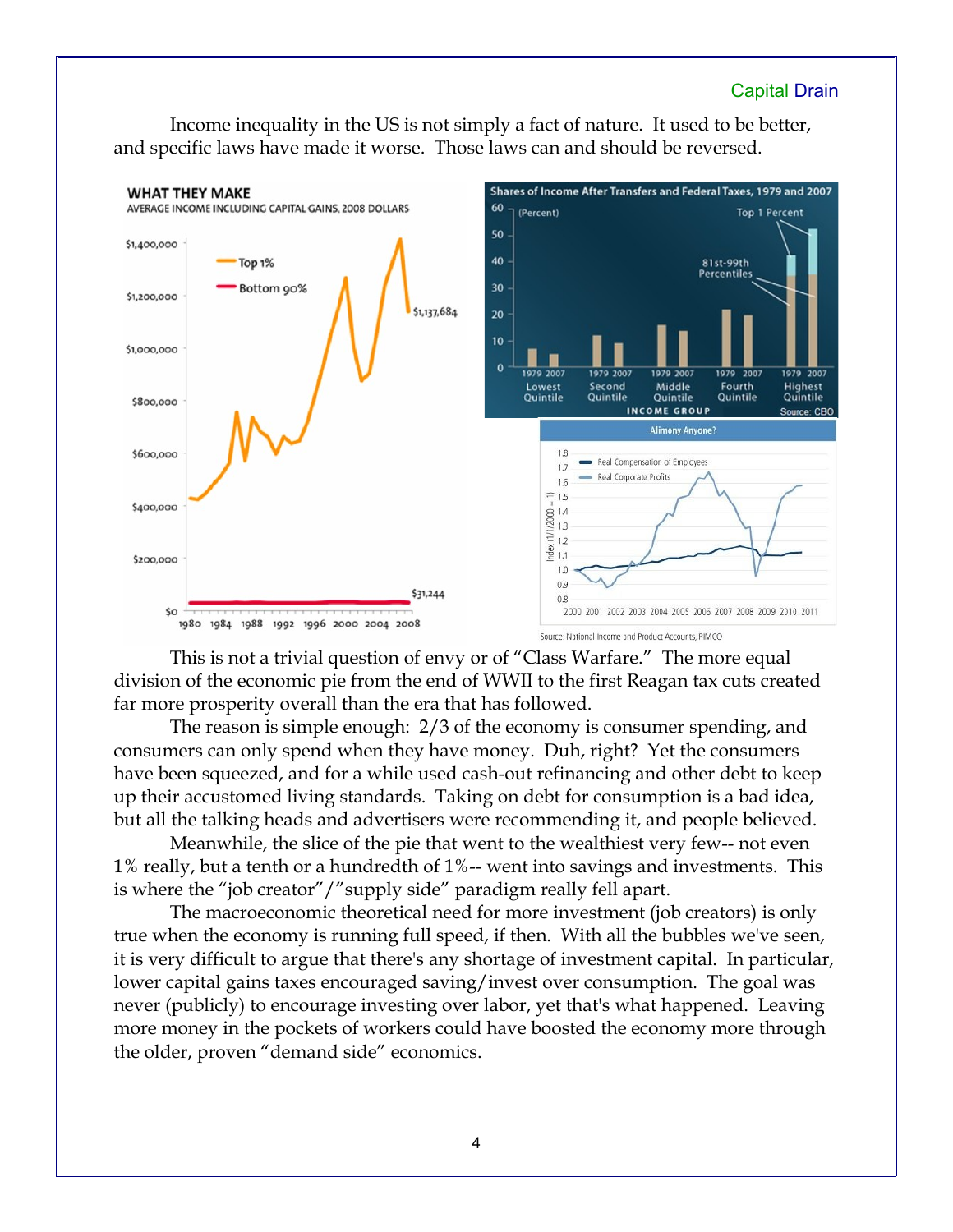"But growth, while necessary, is insufficient by itself, given today's high unemployment and the extent to which income and wealth inequalities have increased. Hence the third dynamic: the West is being challenged to deliver not just growth, but "inclusive growth," which, most critically, involves greater "social justice."

Indeed, there is a deep sense that capitalism in the West has become unfair. Certain players, led by big banks, extracted huge profits during the boom, and avoided the deep losses that they deserved during the bust. Citizens no longer accept the argument that this unfortunate outcome reflects the banks' special economic role. And why should they, given that record bailouts have not revived growth and employment?

Calls for a fairer system will not go away. If anything, they will spread and grow louder. The West has no choice but to strike a better balance – between capital and labor, between current and future generations, and between the financial sector and the real economy."[4](#page-4-0) --Mohamed A. El-Erian, CEO and co-CIO of PIMCO

Another disturbing (and motivating to OWS) aspect of the tax and income shift is the way it has left the US government less able to help the mass of the public when they need help. The public was reasonably willing to allow the government to help the banks when the banks were in big trouble, because crashing the banking system would be bad for everyone.



The mirror case has not been true. The banks and the wealthiest investors have been extremely hostile to the idea of helping <sub>20</sub> the public more. They cite government deficits as a barrier to more social spending. The money was there for the banks, but it is being denied to the middle and working class. Why are there deficits? Supply-side cuts.

## Tax Cuts, Wars Account For Nearly Half Of Public Debt By 2019



<span id="page-4-0"></span><sup>4</sup> Mohamed A. El-Erian, "The Anatomy of Global Economic Uncertainty," Project Syndicate, 18 Nov 2011, 18 Dec 2011 <http://www.project-syndicate.org/commentary/elerian11/English>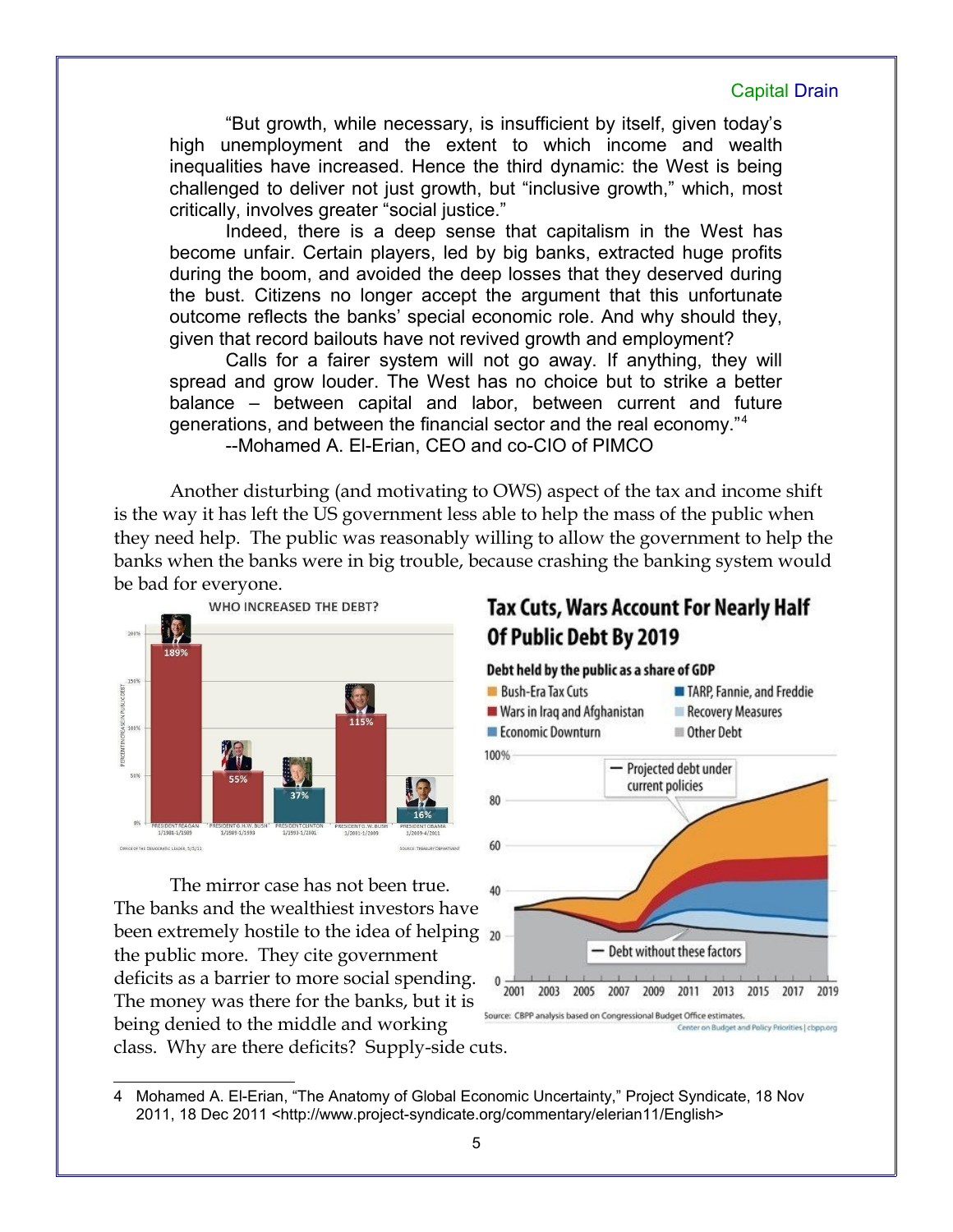The middle class and the working poor really need help. This has been, as you've heard for years, the deepest and now longest recession since the Great Depression.

Jobs are gone, savings are gone. The public watched a bank rescue, ongoing, and wonder why it's deemed impossible to help the people, the workers, the citizens.



Source: Labor Department

'Yet to return to my initial criticism of cyclically finance-based as opposed to structural policy solutions, almost all remedies proposed by global authorities to date have approached the problem from the standpoint of favoring capital as opposed to labor. If the banks could just be stabilized, if the "markets" could just be elevated back in the direction of peak 401(k) levels, if interest rates could just be lower so that borrowers would inevitably take the bait, then labor - job creation - would inevitably follow. It has not. The explanation for why not must at least include the rationale that Wall Street and Main Street are symbiotically connected and if one benefits at the expense of the other, then both ultimately can falter.

... Even conservatives must acknowledge that return on capital investment, and the liquid stocks and bonds that mimic it, are ultimately dependent on returns to labor in the form of jobs and real wage gains. If Main Street is unemployed and undercompensated, capital can only travel so far down Prosperity Road.

... Ultimately, however, both labor and capital suffer as a deleveraging household sector in the throes of a jobless recovery refuses - if only through fear and consumptive exhaustion - to play their historic role in the capitalistic system. This "labor trap" phenomenon - in which consumers stop spending out of fear of unemployment or perhaps negative real wages, shrinking home prices or an overall loss of faith in the American Dream - is what markets or "capital" should now begin to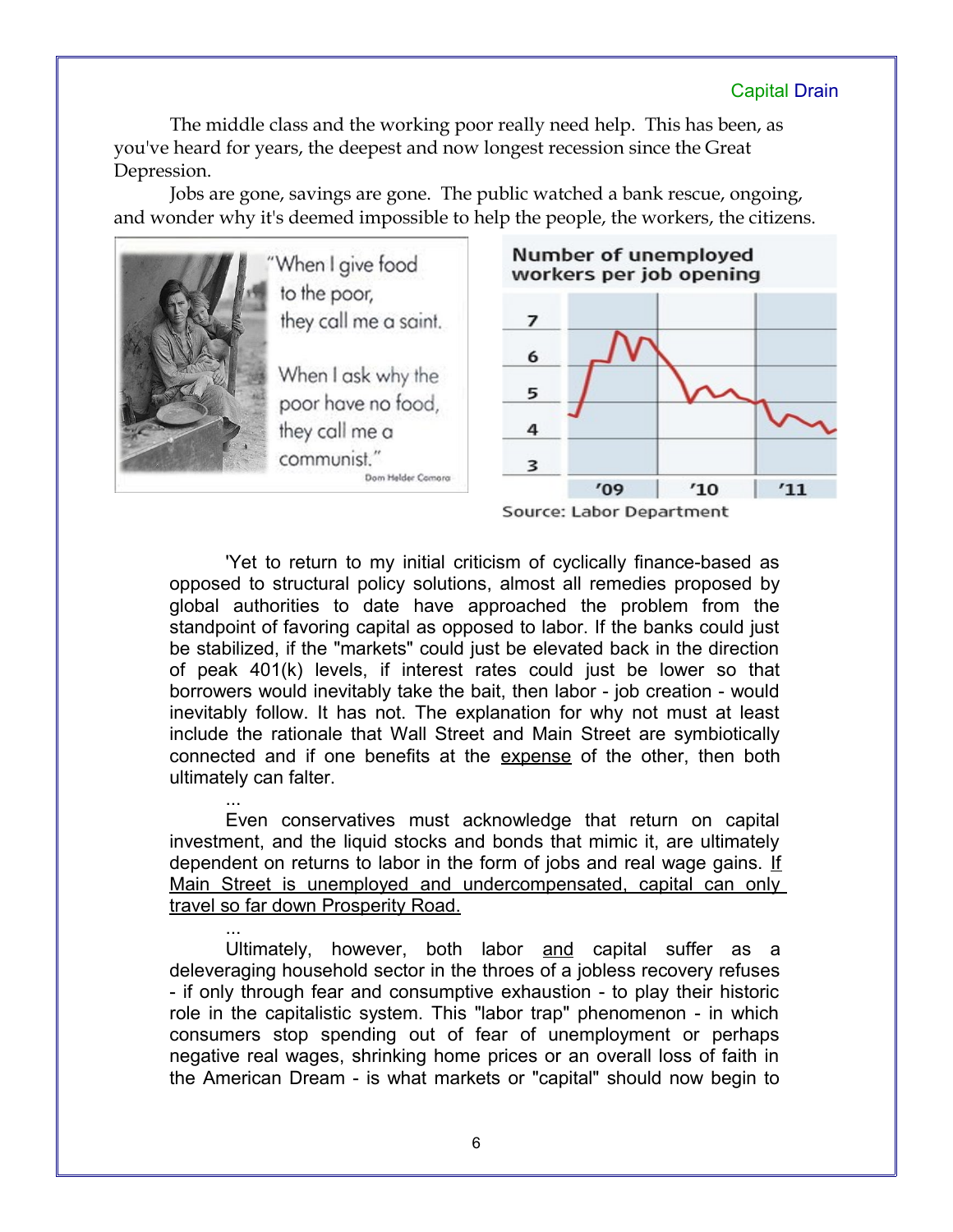recognize. Long-term profits cannot ultimately grow unless they are partnered with near equal benefits for labor.

... [Marx] might also have added, "Investors/policymakers of the world wake up - you're killing the proletariat goose that lays your golden eggs."<sup>[5](#page-6-0)</sup> – William H. Gross, Managing Director, PIMCO

## Still reading? Good for you.

There's one more aspect of the ongoing OWS episode that urgently needs mention-- the excessive police violence & media hostility that have "greeted" their peaceful assemblies.



"We're seeing widespread violations of fundamental First Amendment and Fourth Amendment rights," said Mara Verheyden-Hilliard, co-chair of a National Lawyers Guild committee, which has sent hundreds of volunteers to provide legal representation to Occupations across the nation.

"The demonstrations are treated as if they're presumptively criminal," she said. "Instead of looking at free speech activity as an honored and cherished right that should be supported and facilitated, the reaction of local authorities and police is very frequently to look at it as a crime scene."[6](#page-6-1)

If you think the complaints about the police have been exaggerations, read this and watch the videos (Not appropriate for children.): **[Caught on Camera: 10 Shockingly Violent Police Assaults on Occupy Protesters](http://www.alternet.org/story/153134/caught_on_camera:_10_shockingly_violent_police_assaults_on_occupy_protesters/?page=entire)[7](#page-6-2)**

OWS is not going to go away, despite the colder weather and the pause to regroup. The protesters have found their voice, discovered the heft of their numbers, and seen how widely their message has resonated. Even Redwood City, arguably the

<span id="page-6-0"></span><sup>5</sup> William H. Gross, "Six Pac(k)in' ," PIMCO, Oct 2011, Allianz, 18 Dec 2011 <http://www.pimco.com/EN/Insights/Pages/SixPackin.aspx>.

<span id="page-6-1"></span><sup>6</sup> Dan Froomkin, "U.N. Envoy: U.S. Isn't Protecting Occupy Protesters' Rights," The Huffington Post, 2 Dec 2011, TheHuffingtonPost.com Inc. <http://www.huffingtonpost.com/2011/12/02/occupy-wallstreet-un-envoy\_n\_1125860.html?ref=fb&src=sp&comm\_ref=false>.

<span id="page-6-2"></span><sup>7</sup> Joshua Holland, "Caught on Camera: 10 Shockingly Violent Police Assaults on Occupy Protesters," AlterNet, 18 Nov 2011, 18 Dec 2011

<sup>&</sup>lt;http://www.alternet.org/story/153134/caught\_on\_camera:\_10\_shockingly\_violent\_police\_assaults\_on occupy protesters/?page=entire>.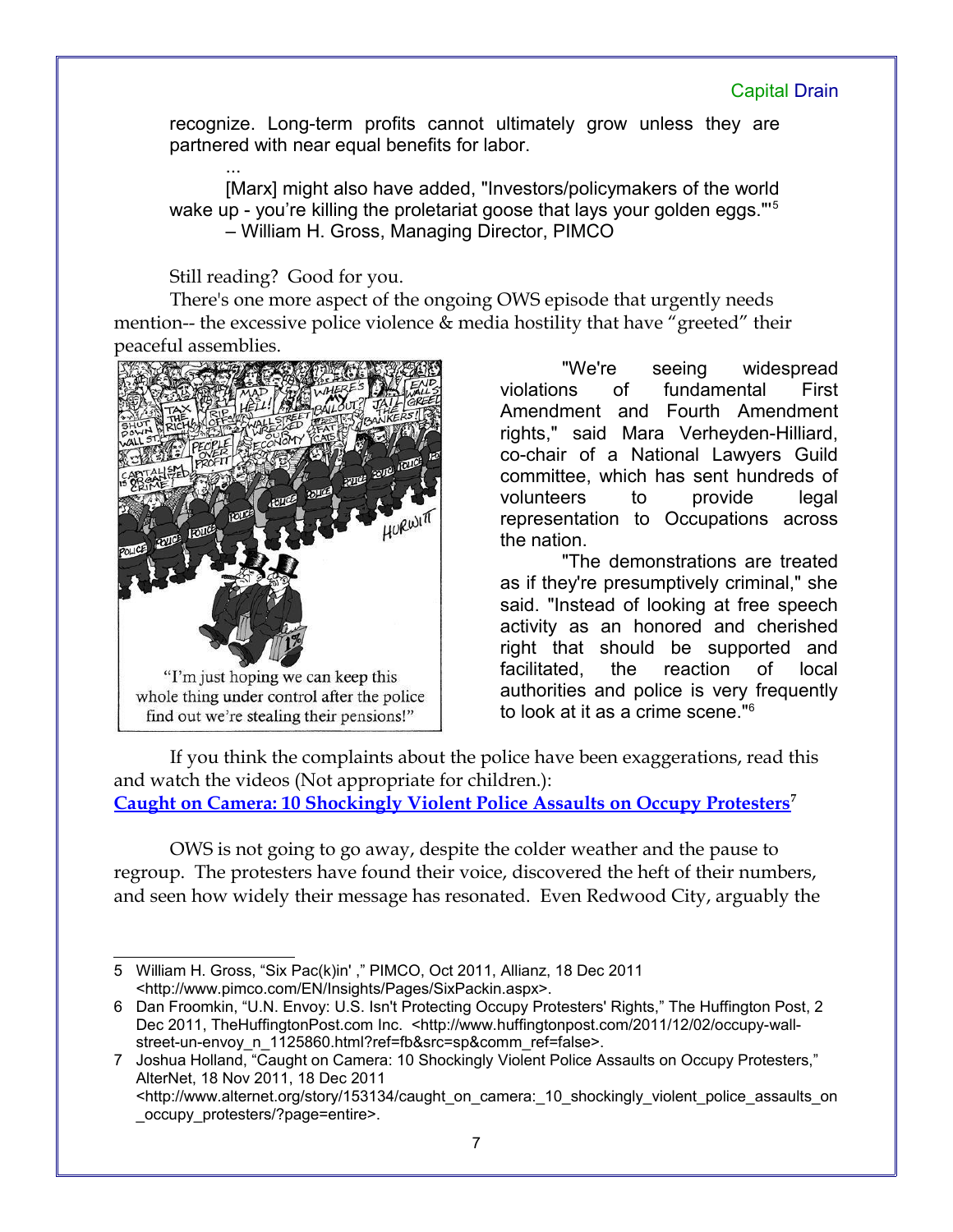Mayberry R.F.D. of the Bay Area, has had its own Occupy protests, emceed by The Raging Grannies. Don't mess with The Raging Grannies.



We'll be back to our customary fare of investment opinion in the next letter.

If you have any questions, please write or phone. If you want to read more, the company [web site](http://www.LongspliceInvest.com/newsletter.shtml) has archived editions of this letter, lots of charts, and links to other interesting sites. There's also a [web log](http://www.LongspliceInvestments.com/ricksblog) where I discuss the process and progress of starting the mutual fund, along with occasional economic or investing thoughts..

**Please forward this to any and all friends who are interested. Thanks!** If you got this as a forwarded copy, you can get on the list to get your own future copies directly by sending me your email address.

Take care,

Rick